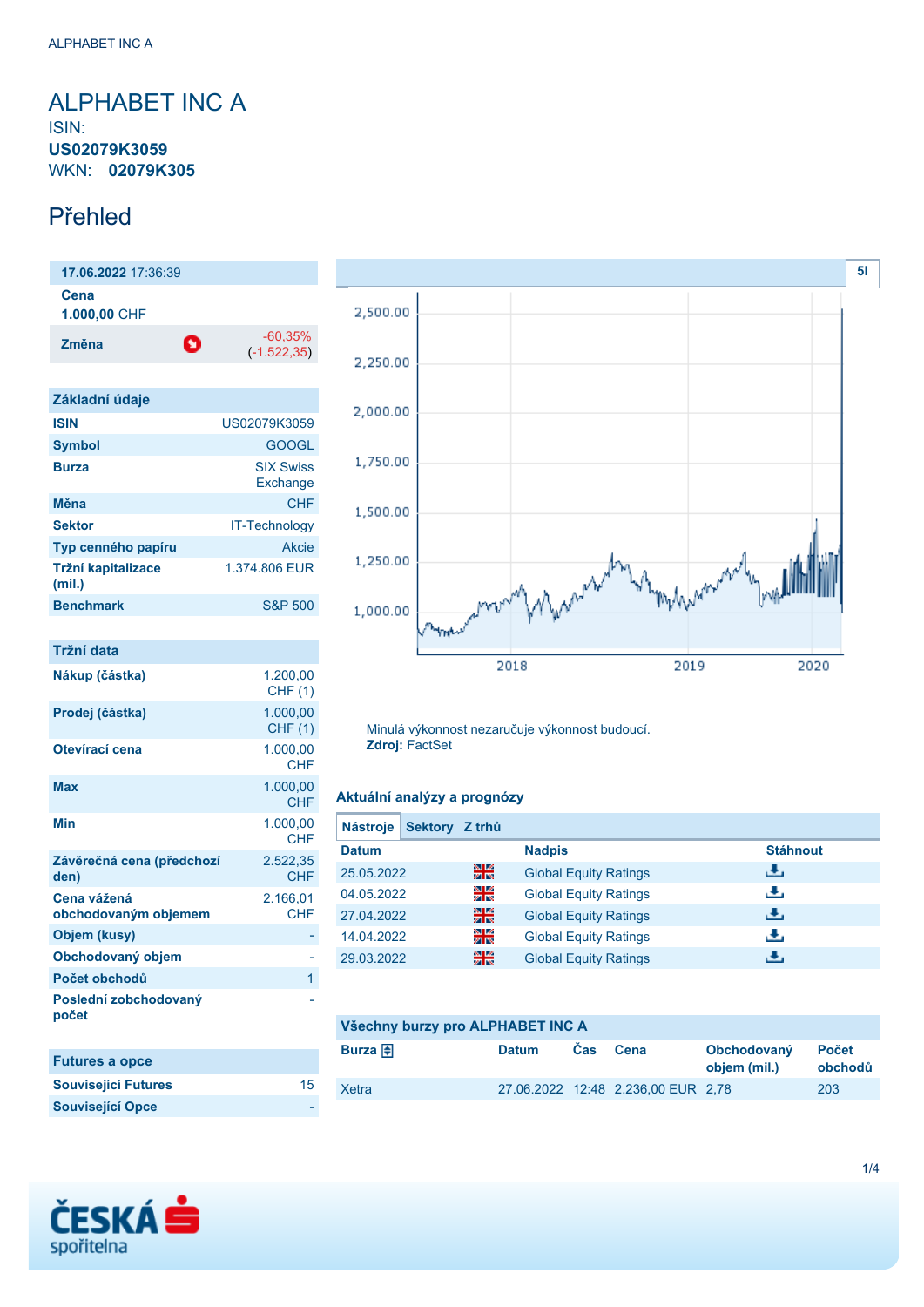**PDF ke stažení**

Report společnosti: ALPHABET INC A

| Vienna Stock Exchange                             |  | 27.06.2022 09:18 2.239,00 EUR 0.01     | 2              |
|---------------------------------------------------|--|----------------------------------------|----------------|
| Tradegate                                         |  | 27.06.2022 12:54 2.238,00 EUR 3,39     | 259            |
| <b>Stuttgart</b>                                  |  | 27.06.2022 12:47 2.237,50 EUR 0.25     | 17             |
| <b>SIX Swiss Exchange</b>                         |  | 17.06.2022 17:36 1.000,00 CHF 0,00     | $\mathbf{1}$   |
| <b>SIX Swiss Exchange</b>                         |  | 21.03.2022 17:35 2.700,00 USD 0,00     | 1              |
| <b>Nasdag</b>                                     |  | 24.06.2022 22:00 2.359,50 USD 4.803,03 | 113.580        |
| <b>Munich</b>                                     |  | 27.06.2022 08:01 2.235,00 EUR 0,00     | 2              |
| London Stock Exchange                             |  | 24.06.2022 17:35 2.329,25 USD 0.03     | 53             |
| Hanover                                           |  | 27.06.2022 12:10 2.248,50 EUR 0,00     | $\overline{2}$ |
| Hamburg                                           |  | 27.06.2022 12:33 2.243,50 EUR 0.07     | 5              |
| Frankfurt                                         |  | 27.06.2022 12:29 2.240,50 EUR 0.51     | 24             |
| <b>Duesseldorf</b>                                |  | 27.06.2022 12:00 2.248,50 EUR 0.02     | $\overline{4}$ |
| Borsa Italiana MTF<br><b>Trading After Hours</b>  |  | 15.06.2022 18:04 2.074,00 EUR 0,00     | 1              |
| Borsa Italiana MTF<br><b>Global Equity Market</b> |  | 27.06.2022 12:48 2.240,00 EUR 0,28     | 27             |
| <b>Berlin</b>                                     |  | 27.06.2022 08:03 2.239,00 EUR 0,00     | 1              |

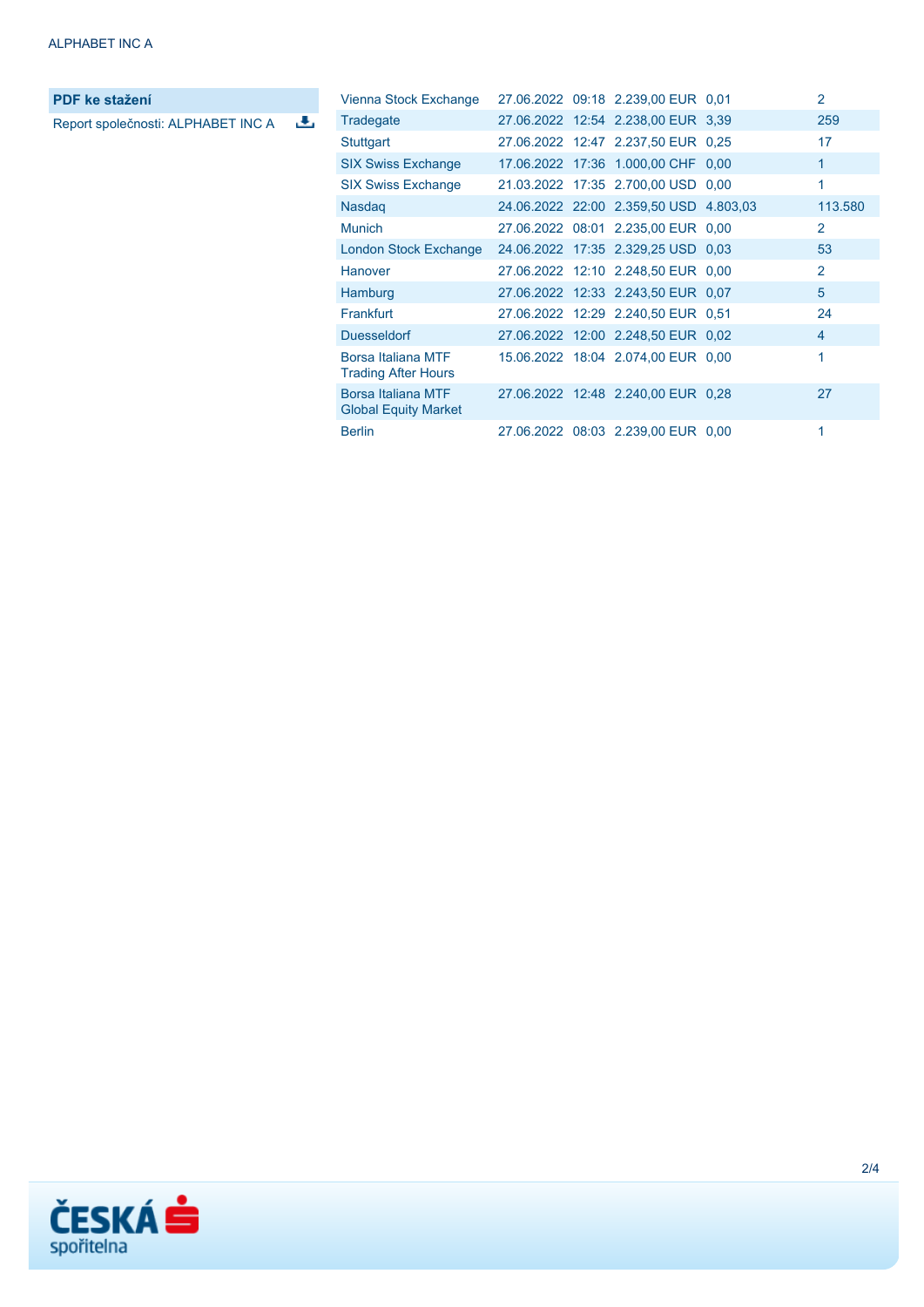## Detaily

**17.06.2022** 17:36:39 **Cena**

**1.000,00** CHF

**Změna** -60,35% -60,35%

(-1.522,35)

| Základní údaje               |                              |
|------------------------------|------------------------------|
| <b>ISIN</b>                  | US02079K3059                 |
| <b>Symbol</b>                | <b>GOOGL</b>                 |
| <b>Burza</b>                 | <b>SIX Swiss</b><br>Exchange |
| Měna                         | CHF                          |
| <b>Sektor</b>                | <b>IT-Technology</b>         |
| Typ cenného papíru           | Akcie                        |
| Tržní kapitalizace<br>(mil.) | 1.374,806 EUR                |
| <b>Benchmark</b>             | <b>S&amp;P 500</b>           |
|                              |                              |

| Tržní data                          |                            |
|-------------------------------------|----------------------------|
| Nákup (částka)                      | 1.200,00<br><b>CHF (1)</b> |
| Prodej (částka)                     | 1.000,00<br><b>CHF (1)</b> |
| Otevírací cena                      | 1.000,00<br>CHF            |
| Max                                 | 1.000,00<br><b>CHF</b>     |
| Min                                 | 1.000,00<br><b>CHF</b>     |
| Závěrečná cena (předchozí<br>den)   | 2.522,35<br>CHF            |
| Cena vážená<br>obchodovaným objemem | 2.166,01<br><b>CHF</b>     |
| Objem (kusy)                        |                            |
| Obchodovaný objem                   |                            |
| Počet obchodů                       | 1                          |
| Poslední zobchodovaný<br>počet      |                            |

## **Výkonnost a riziko**

|                   | 6m     | 1r     | 3r       |
|-------------------|--------|--------|----------|
| Výkonn. (%)       |        | -      | $-7,68%$ |
| Výkonn. (abs.)    |        |        | $-83.15$ |
| <b>Beta</b>       | 1.28   | 1.26   | 1.06     |
| <b>Volatilita</b> | 832.34 | 720.84 | 256.73   |



Minulá výkonnost nezaručuje výkonnost budoucí. **Zdroj:** FactSet

| <b>Ceny</b>                           |                           |
|---------------------------------------|---------------------------|
| Ø cena 5 dní  Ø objem 5 dní (ks.)     | 914,47 CHF (4.160)        |
| Ø cena 30 dní  Ø objem 30 dní (ks.)   | 896,19 CHF (7.869)        |
| Ø cena 100 dní  Ø objem 100 dní (ks.) | 1.071,93 CHF (4.163)      |
| Ø cena 250 dní  Ø objem 250 dní (ks.) | 1.095,12 CHF (5.085)      |
| <b>YTD Max</b> datum                  | 2.522,35 CHF (09.06.2022) |
| <b>YTD Min   datum</b>                | 1.000,00 CHF (17.06.2022) |
| 52týdenní max.   datum                | 2.522,35 CHF (09.06.2022) |
| 52týdenní min.   datum                | 1.000,00 CHF (17.06.2022) |